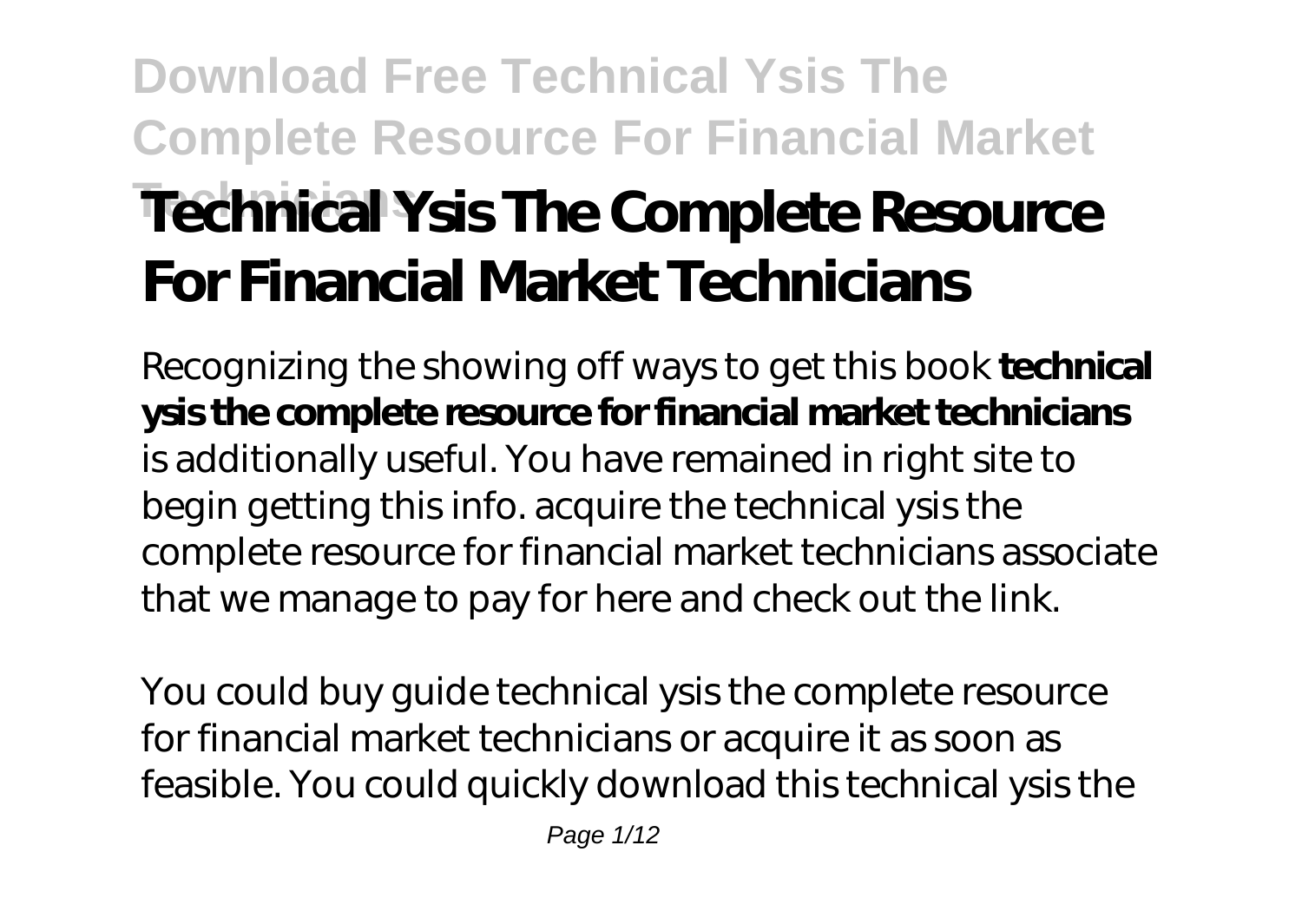**Download Free Technical Ysis The Complete Resource For Financial Market Technicians** complete resource for financial market technicians after getting deal. So, similar to you require the books swiftly, you can straight acquire it. It's thus completely simple and hence

fats, isn't it? You have to favor to in this freshen

*Technical Ysis The Complete Resource* Boeing has announced that it will reduce the 787 "Dreamliner" production after discerning new issues with the plane during an inspection.

*Boeing To Suspend Production Of 787 Due To Technical Issues In The 'Dreamliner'*

But where do decision makers, who often see a need but don't have technical expertise in automation ... Instead, they Page 2/12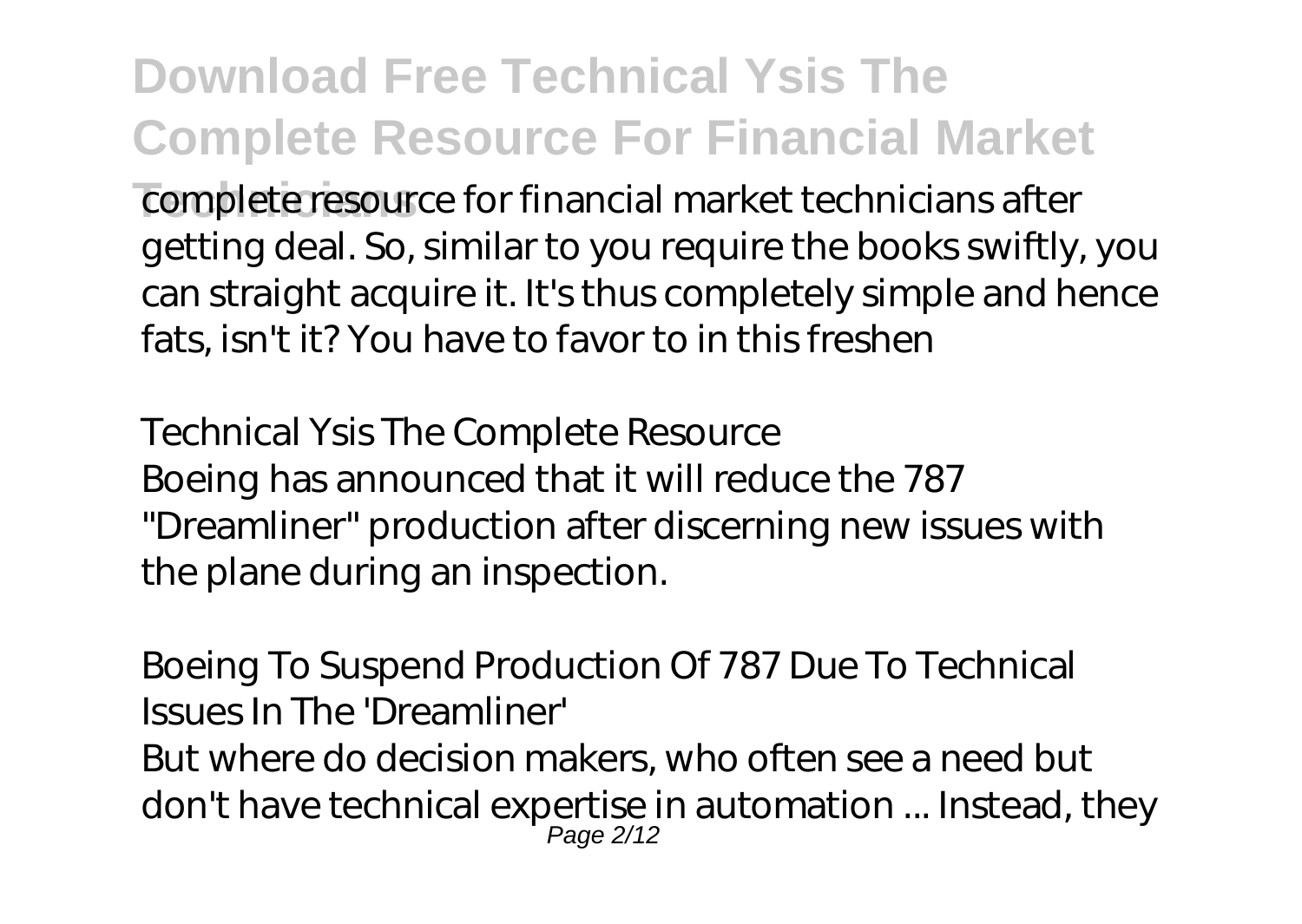**Download Free Technical Ysis The Complete Resource For Financial Market** are having to turn away revenue because they simply can't find the resources to ...

*The rise of the robot expert*

SightCall, a global leader of augmented reality (AR)-powered visual assistance, today announced it has partnered with Peak Scientific, a leading innovator and global expert in high-performance ...

*Peak Scientific Partners with SightCall to Digitally Transform Service Experience with Augmented Reality Technical Support* Medallion Resources Ltd. (TSX-V: MDL; OTCQB: MLLOF; Frankfurt: MRDN) ("Medallion" or the "Company") is Page 3/12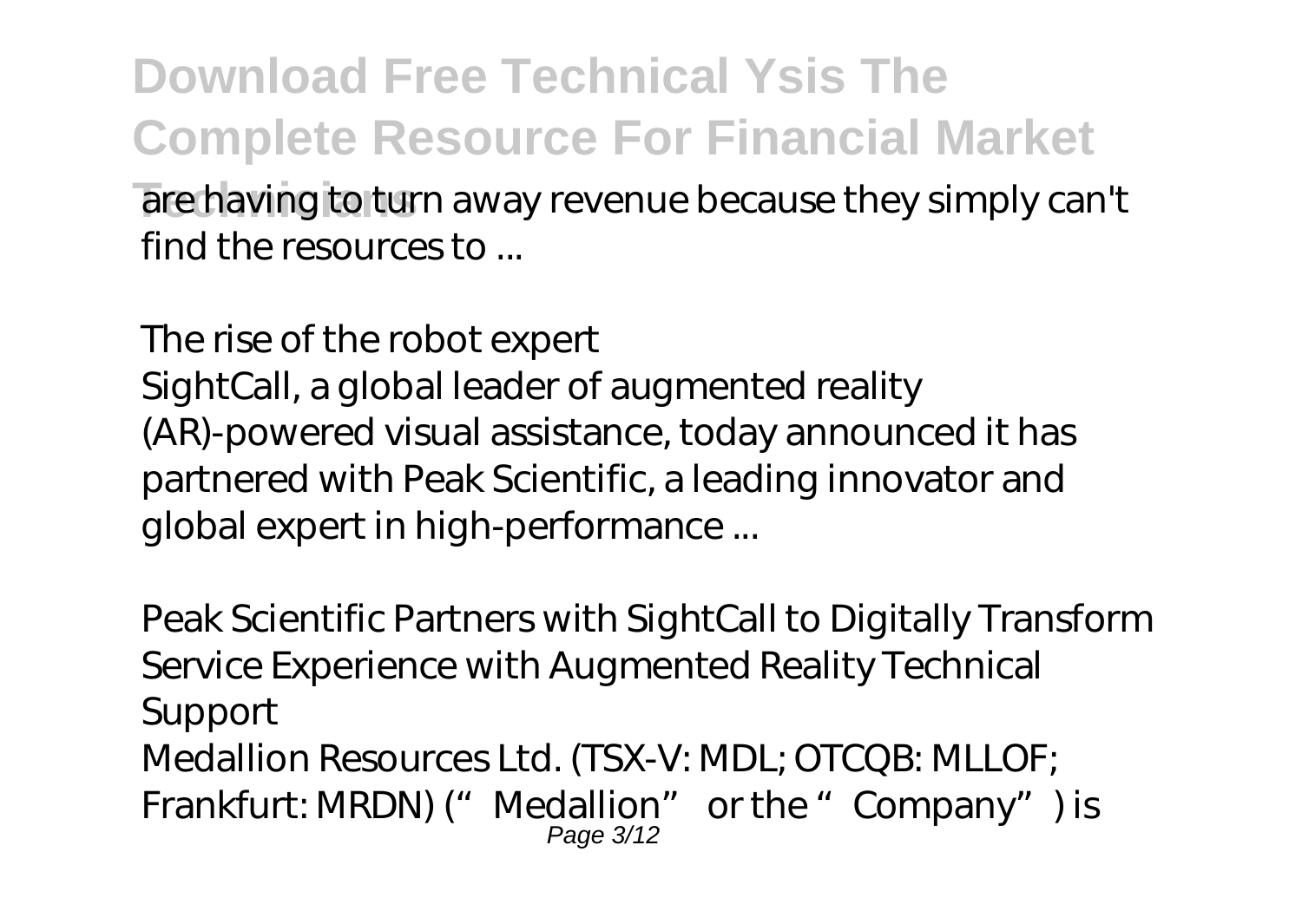**Download Free Technical Ysis The Complete Resource For Financial Market** pleased to provide a summary of an independent Techno-Economic Assessment ("TEA") for Medallion's...

*Medallion Resources Announces Completion of Techno Economic Assessment for Extraction of Rare Earth Elements From Mineral Sand Monazite* Fabio Kuhn, Vortexa's CEO said: "We are very excited to bring the Vortexa App to The Bloomberg Terminal, making it easier for clients to use Vortexa's energy data and analytics in ...

*Vortexa Energy Analytics App is now available on The Bloomberg App Portal* Adventus Mining Corporation ("Adventus") (TSXV: ADZN) Page 4/12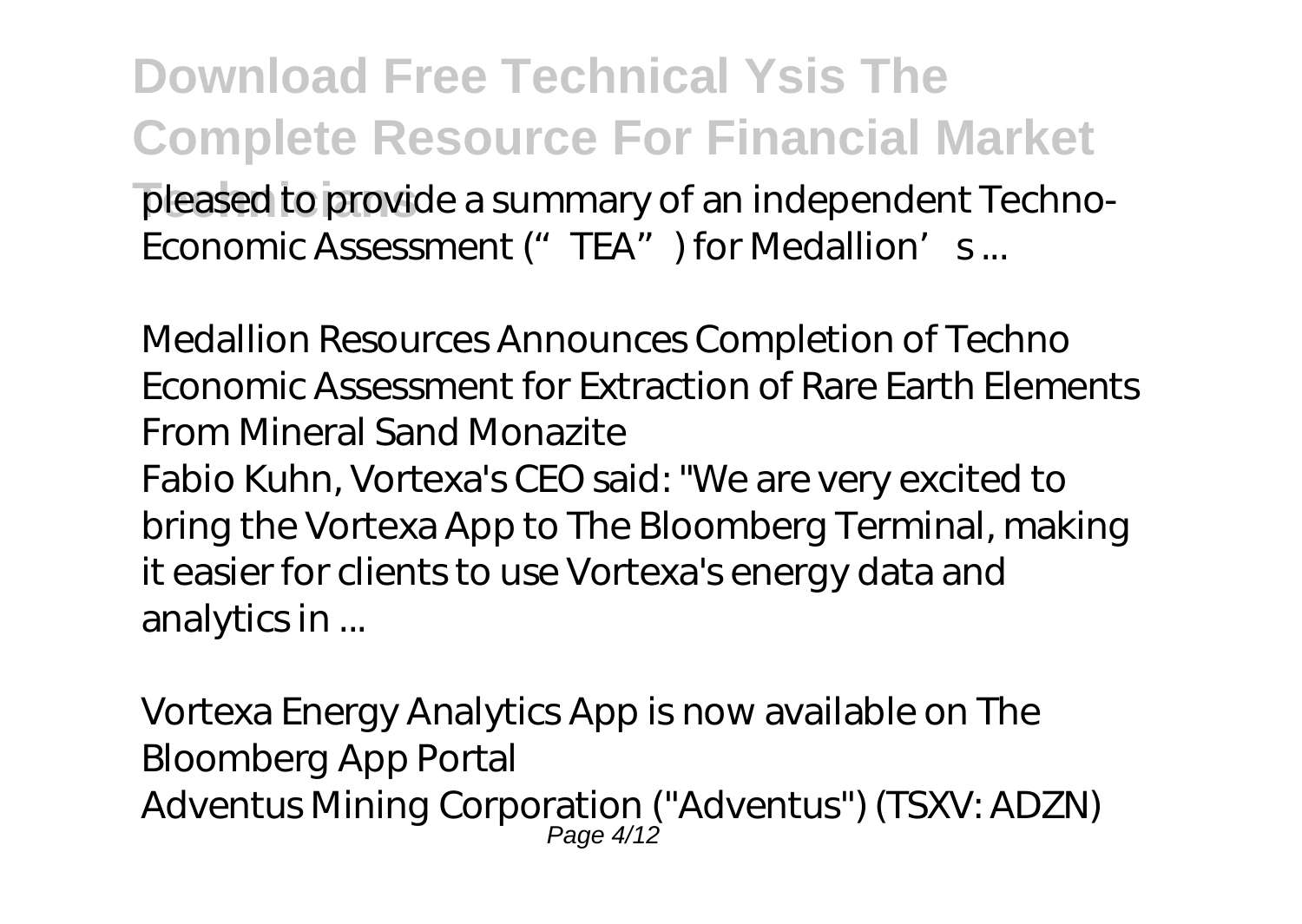**Download Free Technical Ysis The Complete Resource For Financial Market Technicians** (OTCQX: ADVZF) and Salazar Resources Limited ("Salazar") (TSXV: SRL) (collectively the "Partners") are pleased to announce that a binding letter ...

*Adventus and Salazar Announce Purchase of Construction Camp Facilities for El Domo Project and Provide Status Update on Feasibility Study Activities* NOT FOR DISTRIBUTION TO U.S. NEWSWIRE SERVICES OR FOR RELEASE, PUBLICATION, DISTRIBUTION OR DISSEMINATION DIRECTLY, OR INDIRECTLY, IN WHOLE OR IN PART, IN OR INTO THE UNITED STATES. VANCOUVER, British

*GSP Resource Corp. Closes First Tranche of Private* Page 5

...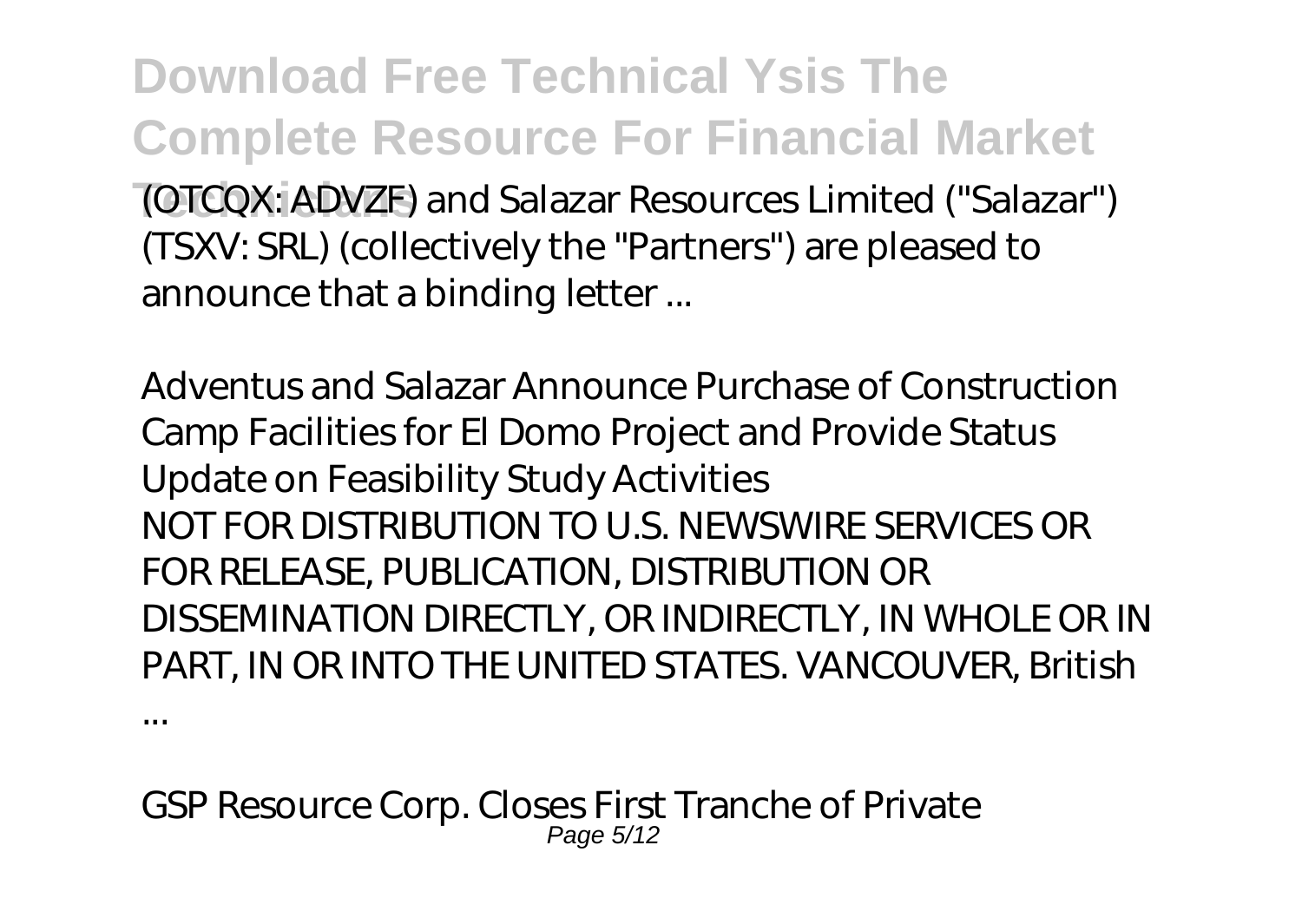#### **Download Free Technical Ysis The Complete Resource For Financial Market** *Placement* ans

We think this junior explorer is on track to de-risk what may wind up as the most exciting and potentially profitable metals exploration story of the year ...

*The Discovery That Sparked A New Canadian Gold Rush* There are legal, technical ... resources towards supporting business units creating more secure processes. It may mean articulating the entire attack cycle and how long a complete recovery ...

*CISOs must rise beyond the technical when it comes to real business risk* They have made an incredible commitment of resources to Page 6/12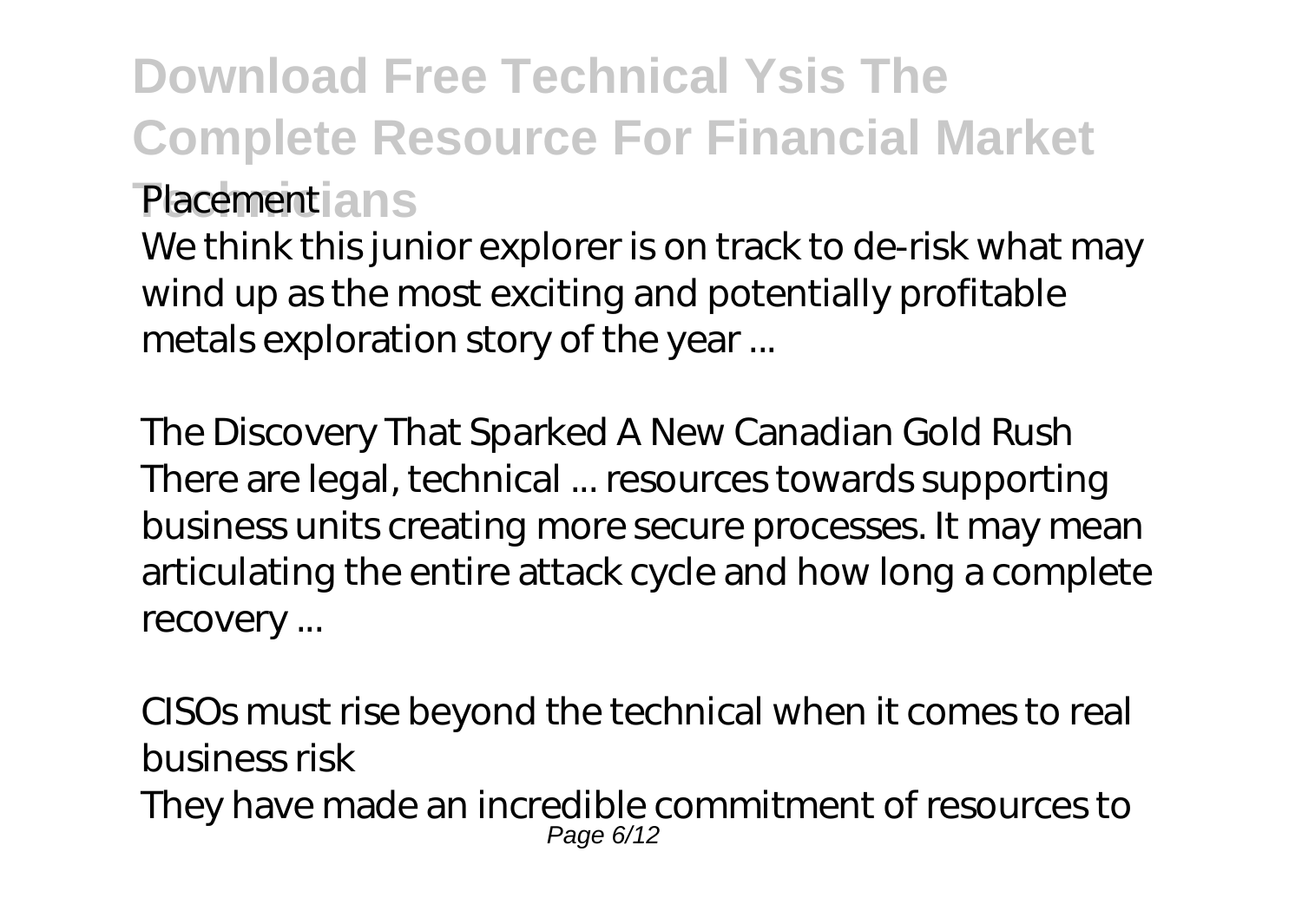### **Download Free Technical Ysis The Complete Resource For Financial Market**

the Dayton's Project and absolutely are the right party with their partners to complete the development ... said Monarch considers 601 Minnesota ...

*Dayton's Project lender throws new wrinkle: selling the debt* Liberty Gold Corp. (TSX: LGD; OTCQX: LGDTF) ("Liberty Gold" or the "Company") is pleased to announce the first modern independent resource estimate at its Black Pine Oxide Gold deposit in southeastern ...

*Liberty Gold Announces First Resource Estimate for the Black Pine Oxide Gold Deposit, Idaho* The United States has lost the railgun wars. By Jared Keller July 06, 2021 After more than 15 years and half a billion Page 7/12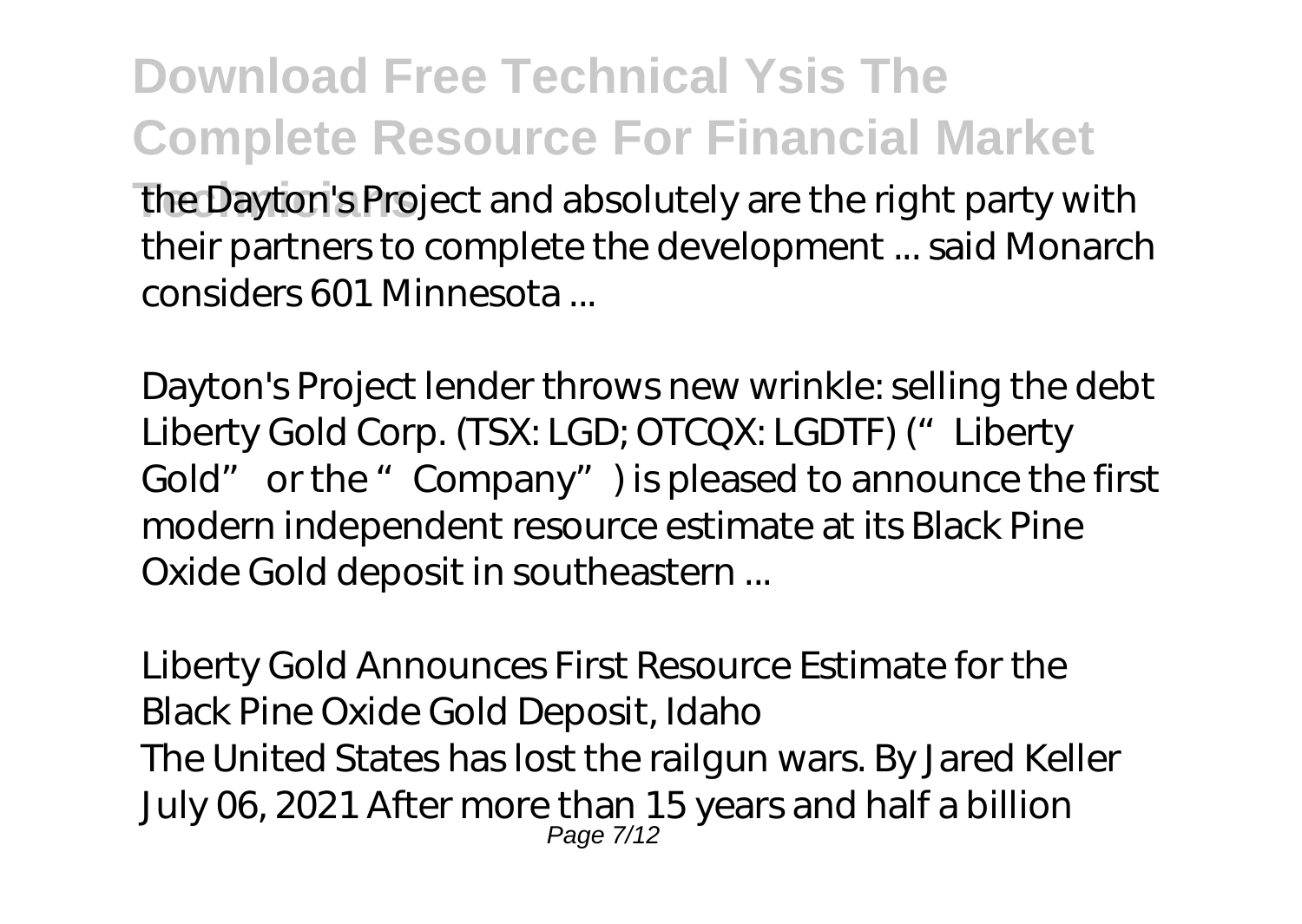**Download Free Technical Ysis The Complete Resource For Financial Market** dollars in funding, the Navy's dream of building an electromagnetic railgun ...

*The Navy's electromagnetic railgun is officially dead* The U.S. Department of Commerce' s National Institute of Standards and Technology (NIST) announced it would launch a full technical investigation into what caused the partial collapse of the Champlain ...

*NIST Will Conduct Technical Investigation into the Collapse of the Champlain Towers South Condominium* Hawkmoon Resources Corp. (CSE:HM; FSE:966) ("Hawkmoon" or the "Company") is pleased to announce the commencement of its 2021 summer Page 8/12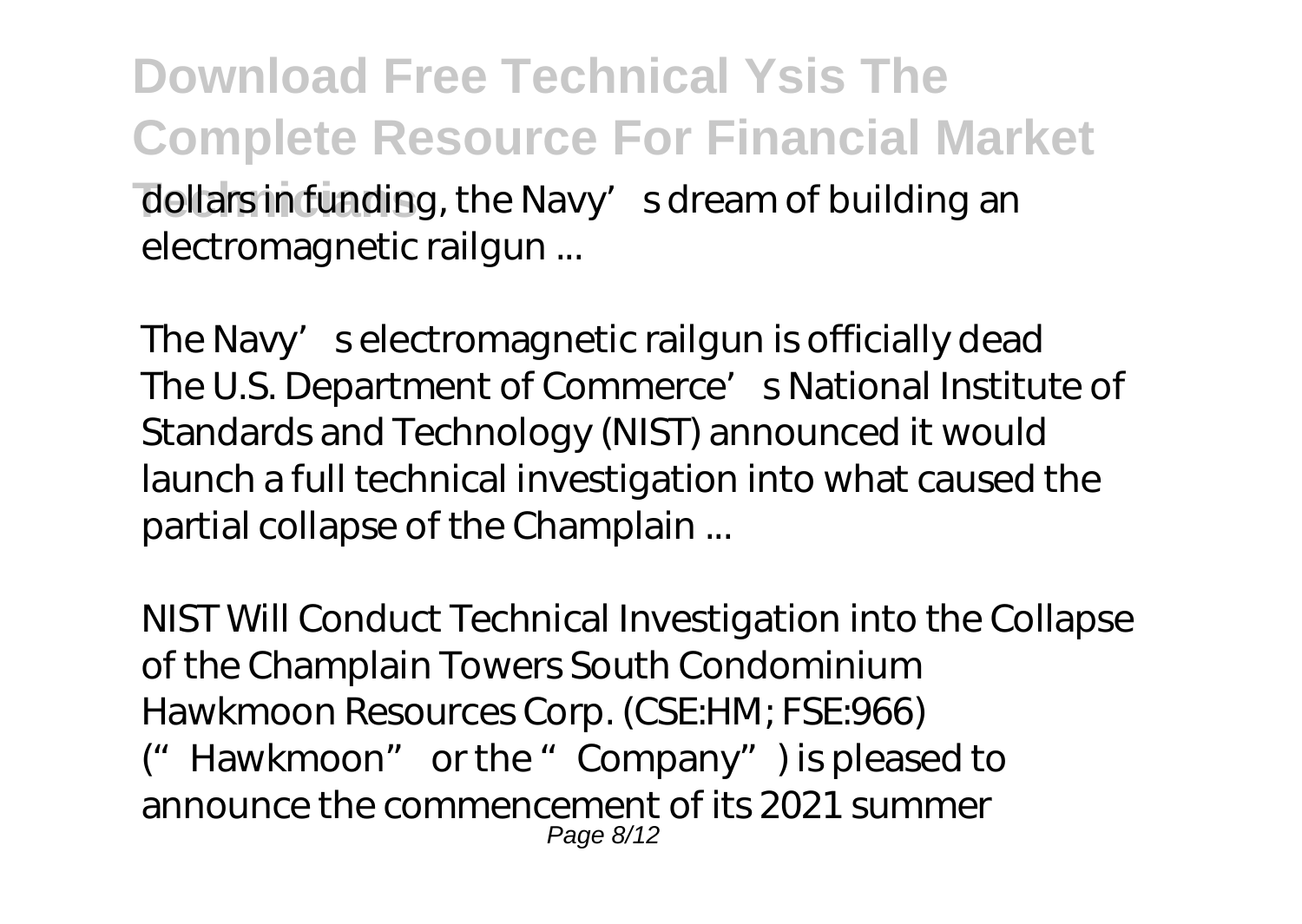**Download Free Technical Ysis The Complete Resource For Financial Market Exploration progra** ...

*Hawkmoon Resources Commences Exploration on the Romeo Property, Québec* WekaIO™ (Weka), one of the fastest-growing data platforms for artificial intelligence/machine learning (AI/ML), life sciences research, and high-performance computing (HPC), today announced that ...

*WekaIO Endows Preymaker Artists with Ability to Collaborate Seamlessly on the Cloud* The economic opportunities in space are infinite. In numbers, Morgan Stanley expects the Space Economy to measure \$1.7 TRILLION in 2040. But what space stocks aside Page 9/12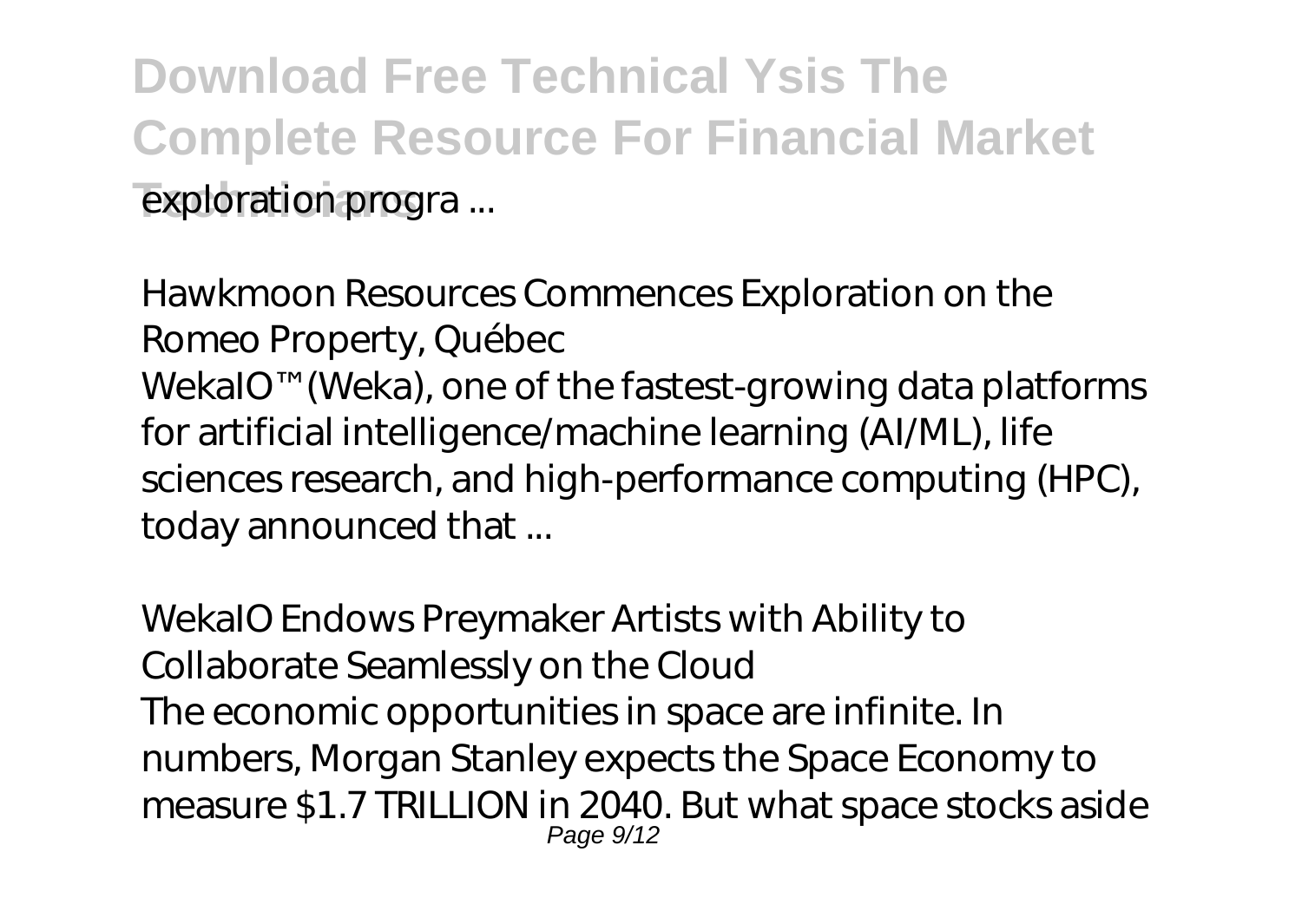**Download Free Technical Ysis The Complete Resource For Financial Market** from SPCE stock should you buy?

*The Best Stocks to Buy for the Emergence of the \$1.7 TRILLION Space Economy* Technical analyst Clive Maund charts Sitka Gold and explains why he sees it as a speculative buy. Sitka Gold Corp. (SIG:CSE; SITKF:OTCQB; 1RF:FSE) is suspected to be at a low here, rather like Azarga ...

*Gold Stock Looking Ready to Reverse to the Upside* The projects at the Cape Coast Technical University which is about 95 per cent complete includes a fully ... government's readiness to provide the needed resources to ensure that the youth of ...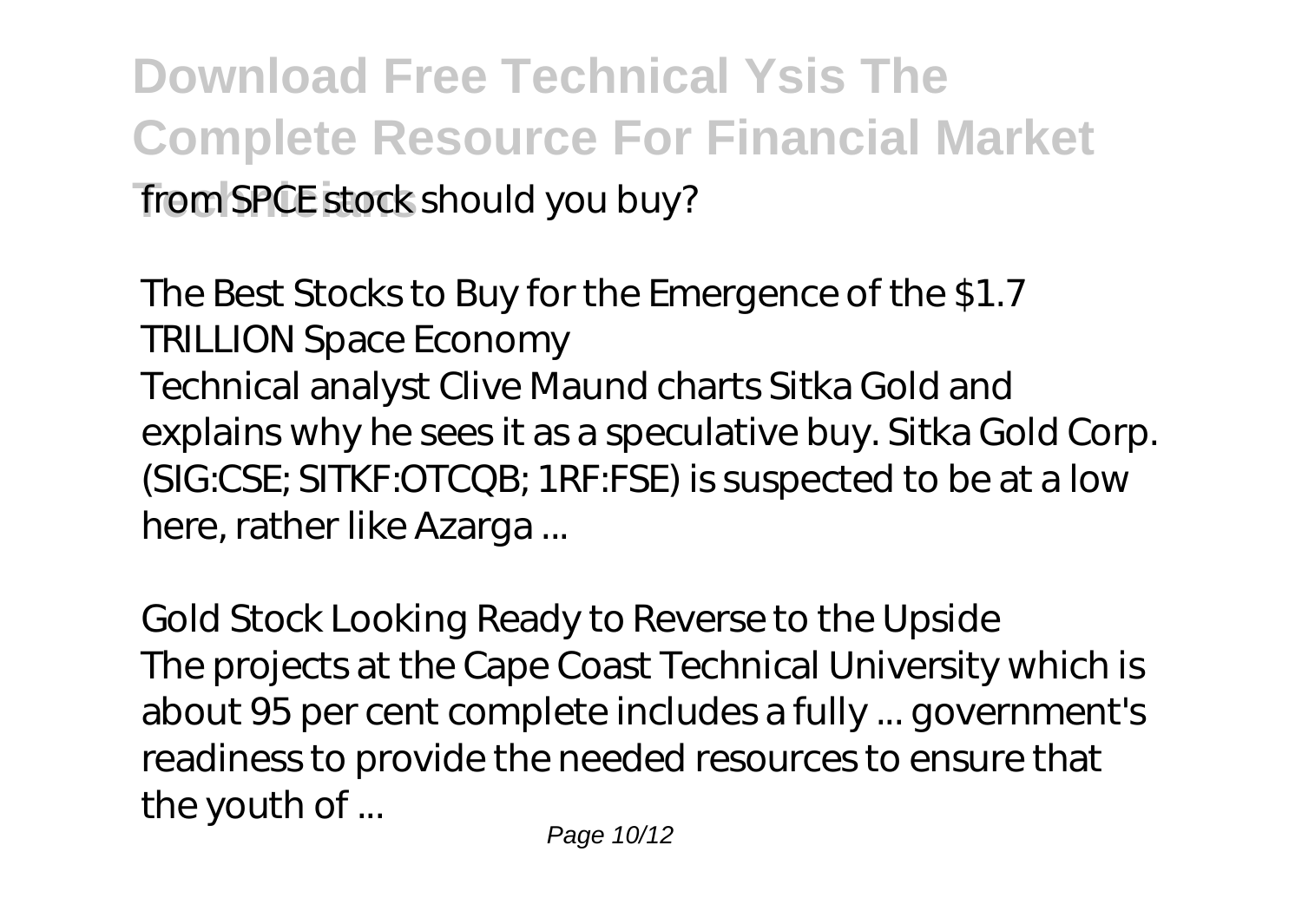### **Download Free Technical Ysis The Complete Resource For Financial Market Technicians**

*Education Minister inspects ongoing projects at Cape Coast Technical University*

Battery Mineral Resources Corp. (TSXV: BMR) (" Battery " or " BMR " or the " Company ") announces that it has completed a seven hole - 682.00 metre diamond drill program on its 100% owned Bald Rock ...

*Battery Mineral Resources Plans Diamond Drilling on the Bald Rock Cobalt-Silver Target in the Gowganda Area* StraightUp Resources Inc. (CSE: ST) ("StraightUp" or the "Company") is pleased to announce that it has filed an independent technical report titled, "Technical Report on the Belanger Property ...